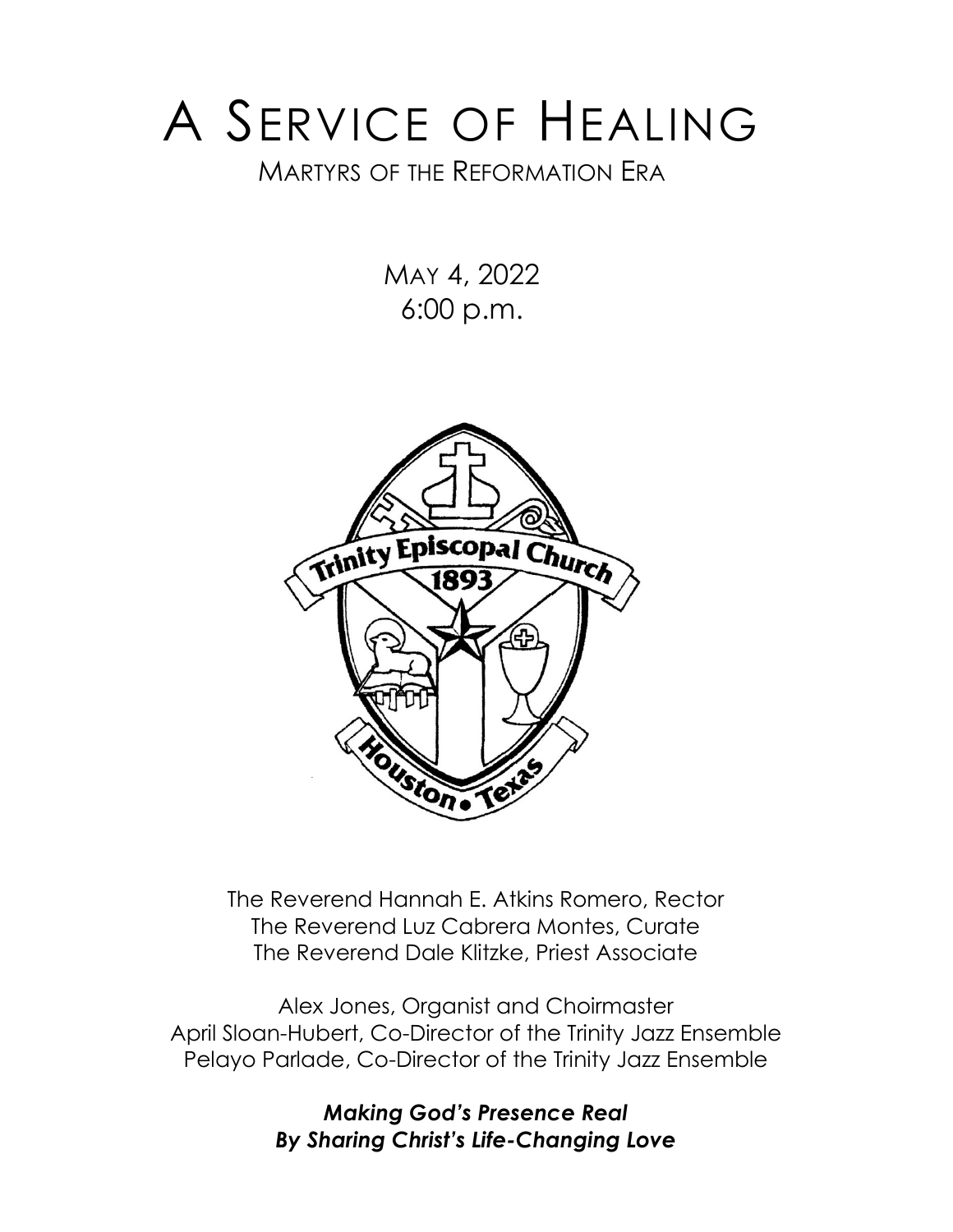# **A Public Service of Healing Martyrs of the Reformation Era**

## **May 4, 2022**

#### **The Word of God**

| The grace of our Lord Jesus Christ, and the love of God, and the |
|------------------------------------------------------------------|
| communion of the Holy Spirit, be with you all.                   |
| And also with you.                                               |
| Let us pray.                                                     |
|                                                                  |

*After a period of silence, the Minister then says the following Collects.*

Gracious God, we commend to your loving care all who suffer, especially those who come here seeking your healing grace for themselves and for others. Give them patience and hope in their distress; strengthen and uphold them in mind and body; and grant, by your intervention, that all your people may be made whole according to your desire, through Jesus Christ, in the power of the Holy Spirit. *Amen* 

Almighty and Most Merciful God, give to your Church that peace which the world cannot give, and grant that those who have been divided on earth may be reconciled in heaven, and share together in the vision of your glory; through Jesus Christ your Son our Lord, who lives and reigns with you, in the unity of the Holy Spirit, one God, now and for ever. *Amen***.**

## **First Lesson**

#### **Joel 2: 23-29**

O children of Zion, be glad and rejoice in the Lord your God; for he has given the early rain for your vindication, he has poured down for you abundant rain, the early and the later rain, as before. The threshing floors shall be full of grain, the vats shall overflow with wine and oil. I will repay you for the years that the swarming locust has eaten, the hopper, the destroyer, and the cutter, my great army, which I sent against you. You shall eat in plenty and be satisfied, and praise the name of the Lord your God, who has dealt wondrously with you. And my people shall never again be put to shame. You shall know that I am in the midst of Israel, and that I, the Lord, am your God and there is no other. And my people shall never again be put to shame.

Then afterward I will pour out my spirit on all flesh; your sons and your daughters shall prophesy, your old men shall dream dreams, and your young men shall see visions. Even on the male and female slaves, in those days, I will pour out my spirit.

 *Reader* The Word of the Lord.  *People* **Thanks be to God**.

#### **Psalm 87**

- 1 On the holy mountain stands the city he has founded; \* the Lord loves the gates of Zion more than all the dwellings of Jacob.
- 2 Glorious things are spoken of you, \* O city of our God.
- 3 I count Egypt and Babylon among those who know me; \* behold Philistia, Tyre, and Ethiopia: in Zion were they born.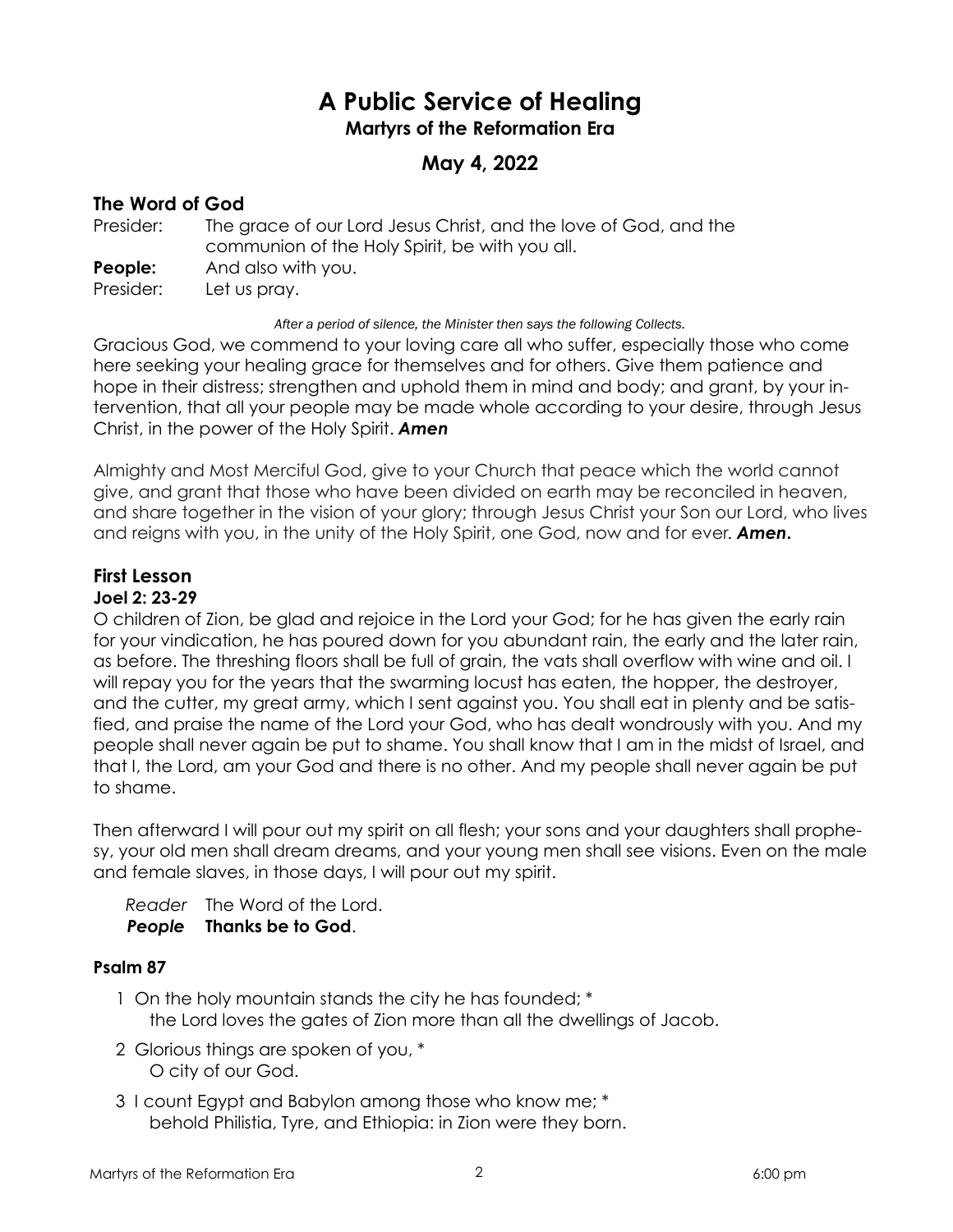- 4 Of Zion it shall be said, "Everyone was born in her, \* and the Most High himself shall sustain her."
- 5 The Lord will record as he enrolls the peoples, \* "These also were born there."
- 6 The singers and the dancers will say, \* "All my fresh springs are in you."

#### **Second Lesson 2 Corinthians 4: 5-12**

For we do not proclaim ourselves; we proclaim Jesus Christ as Lord and ourselves as your slaves for Jesus' sake. For it is the God who said, "Let light shine out of darkness," who has shone in our hearts to give the light of the knowledge of the glory of God in the face of Jesus Christ. But we have this treasure in clay jars, so that it may be made clear that this extraordinary power belongs to God and does not come from us.

We are afflicted in every way, but not crushed; perplexed, but not driven to despair; persecuted, but not forsaken; struck down, but not destroyed; always carrying in the body the death of Jesus, so that the life of Jesus may also be made visible in our bodies. For while we live, we are always being given up to death for Jesus' sake, so that the life of Jesus may be made visible in our mortal flesh. So death is at work in us, but life in you.

 *Reader* The Word of the Lord.  *People* **Thanks be to God**.`

# **The Gospel**

## **John 12: 20-26**

Now among those who went up to worship at the festival were some Greeks. They came to Philip, who was from Bethsaida in Galilee, and said to him, "Sir, we wish to see Jesus." Philip went and told Andrew; then Andrew and Philip went and told Jesus. Jesus answered them, "The hour has come for the Son of Man to be glorified. Very truly, I tell you, unless a grain of wheat falls into the earth and dies, it remains just a single grain; but if it dies, it bears much fruit. Those who love their life lose it, and those who hate their life in this world will keep it for eternal life. Whoever serves me must follow me, and where I am, there will my servant be also. Whoever serves me, the Father will honor.

 *Reader* The Word of the Lord.  *People* **Thanks be to God**.`

## **A Litany of Healing**

*The Celebrant introduces the Litany with this bidding* 

Let us name before God those for whom we offer our prayers.

*The People audibly name those for whom they are interceding. A Person appointed then leads the Litany*

God the Father, your will for all people is health and salvation;

#### *We praise you and thank you, O Lord.*

God the Son, you came that we might have life, and might have it more abundantly;

#### *We praise you and thank you, O Lord.*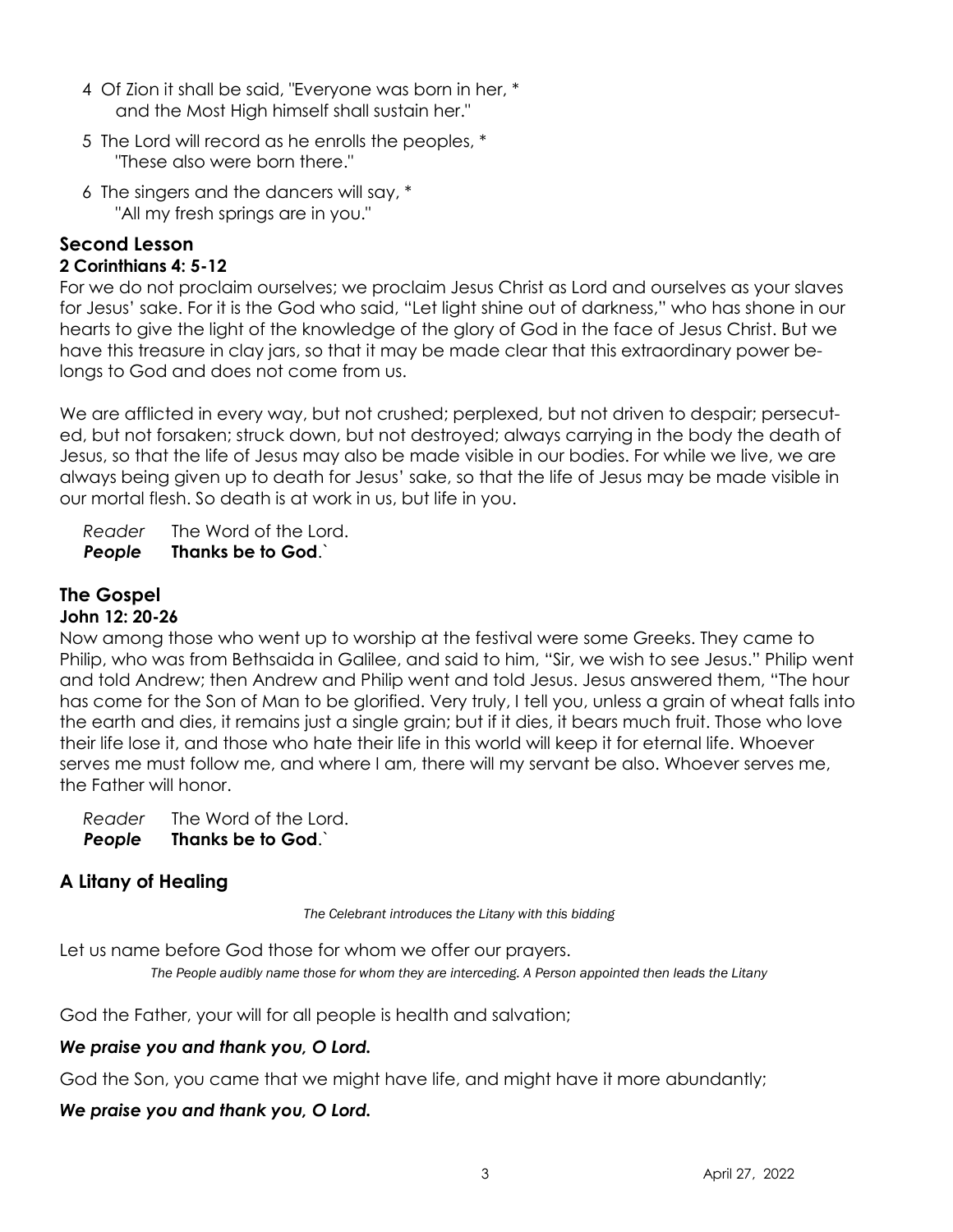God the Holy Spirit, you make our bodies the temple of your presence;

## *We praise you and thank you, O Lord.*

Holy Trinity, one God, in you we live and move and have our being;

### *We praise you and thank you, O Lord.*

All you Holy Angels, Archangels, and bodiless powers of heaven;

#### *Stand beside us to guide and guard us on our way.*

Holy Mary, Mother of God;

#### *Pray for us and the people of the world.*

For all who grieve the death of family, friends, and citizens;

#### *Give them courage and strength to meet the days ahead, O Lord, and the consolation of your love.*

Pour out your healing grace on all who are sick, injured, or disabled, that they may be made whole;

#### *Hear us, O Lord of life.*

Grant to all who seek your guidance, and to all who are afraid, anxious, or overwhelmed, a knowledge of your will and an awareness of your presence;

#### *Hear us, O Lord of life.*

Give peace, courage, and hope to all who suffer in body, mind, or spirit;

#### *Hear us, O Lord of life.*

Restore to wholeness whatever is broken by human sin, in our lives, in our nation, and in the world;

#### *Hear us, O Lord of life.*

Bless physicians, nurses, and all others who minister to the sick and suffering, keep them safe and healthy, and grant them wisdom and skill, sympathy, and patience;

#### *Hear us, O Lord of life.*

Open our eyes to see that you have made of one blood all the peoples of the earth and that our life and death are with each other;

#### *Hear us, O Lord of life.*

Give us compassion for those in need, patience in this time of distress in our country, and love for our neighbors;

#### *Hear us, O Lord of life.*

Let our hearts be not afraid;

#### *Hear us, O Lord of life.*

You are the Lord who does wonders:

#### *You have declared your power among the peoples.*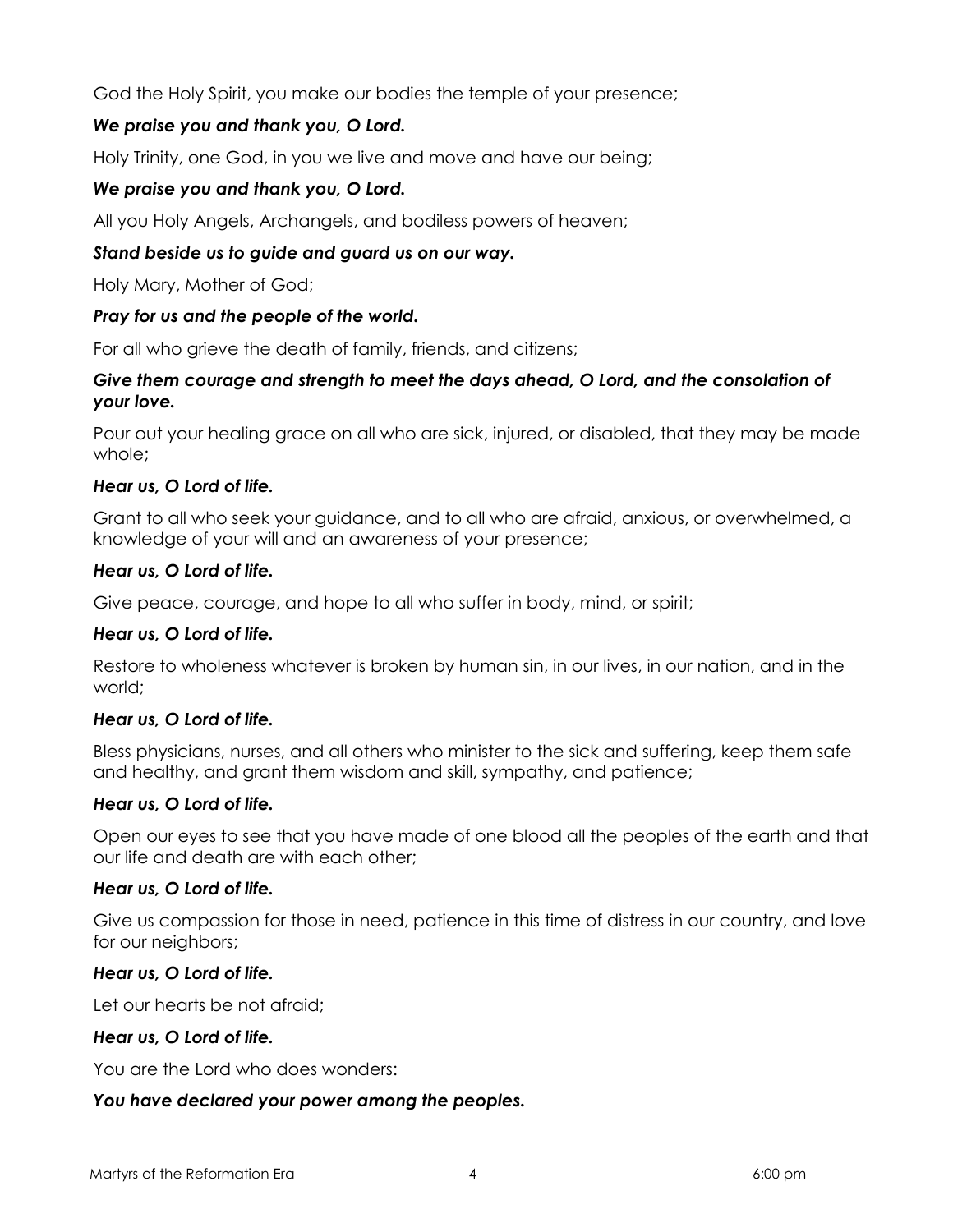With you, O Lord, is the well of life:

## *And in your light we see light.*

Let us pray:

#### *A period of silence follows.*

God of all power and love, we give thanks for your unfailing presence and the hope you provide in times of uncertainty and loss. Send your Holy Spirit to enkindle in us your holy fire. Revive us to live as Christ's body in the world: a people who pray, worship, learn, break bread, share life, heal neighbors, bear good news, seek justice, rest and grow in the Spirit. Wherever and however we gather, unite us in common prayer and send us in common mission, that we and the whole creation might be restored and renewed, through Jesus Christ our Lord. **Amen.**

#### *The Priest, stands and says*

Almighty God have mercy on you, forgive you all your sins through the grace of Jesus Christ, strengthen you in all goodness, and by the power of the Holy Spirit keep you in eternal life. *Amen.* 

## **Prayers for Healing**

*The minister may invite each person to give her or his name and any particular request for prayer. The minister then prays silently, then prays aloud using one of the following forms or similar words.* 

I lay my hands upon you in the name of our Savior Jesus Christ, praying you will be strengthened and filled with God's grace, that you may know the healing power of the Spirit. *Amen.* 

#### *After all are anointed*

May the God who goes before you through desert places by night and by day be your companion and guide; may your journey be with the saints; may the Holy Spirit be your strength, and Christ your clothing of light, in whose name we pray. *Amen.* 

## **Lord's Prayer**

**Our Father, who art in heaven, hallowed be thy Name, thy kingdom come, thy will be done, on earth as it is in heaven. Give us this day our daily bread. And forgive us our trespasses, as we forgive those who trespass against us. And lead us not into temptation, but deliver us from evil. For thine is the kingdom, and the power, and the glory, for ever and ever. Amen.** 

#### **Blessing**

May God the Father bless us, God the Son heal us, God the Holy Spirit give us strength. May God the holy and undivided Trinity guard our bodies, save our souls, and bring us safely to his heavenly country; where he lives and reigns for ever and ever. Amen.

## **Dismissal**

 *Officiant* Go in peace to love and serve the Lord.

 *People* **Amen.**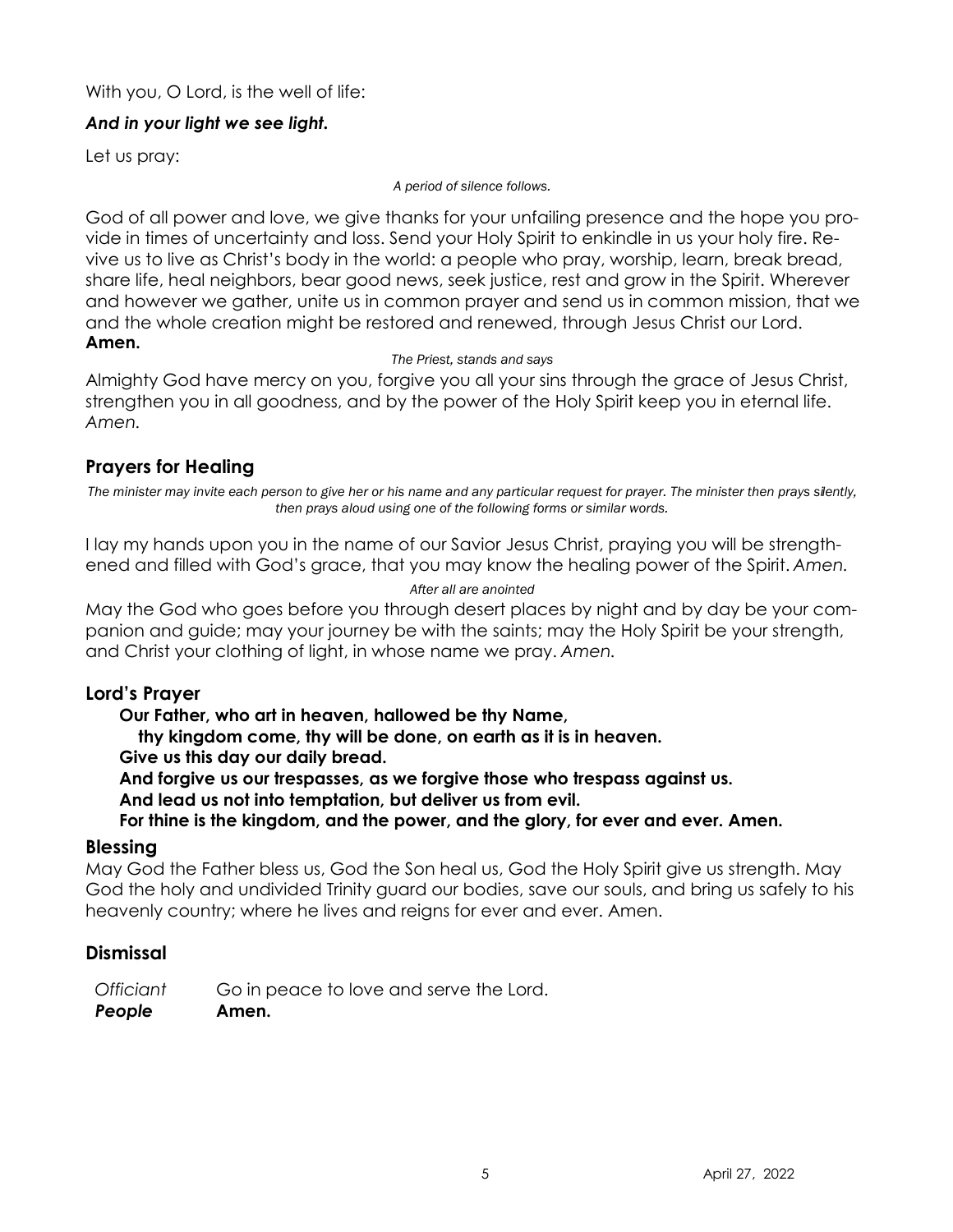## **Martyrs of the Reformation Era**

The Roman Catholic Church commemorates the Forty Martyrs of England and Wales on this date: men and women who were executed for treason between1535 and 1679 for their allegiance to the Catholic Church. In recent years, the Church of England has shared this commemoration, broadening it to all of the English saints and martyrs of the Reformation era. This commemoration remembers not nly Anglican martyrs like Thomas Cranmer, Hugh Latimer, and Nicholas Ridley, who died for their adherence to the Church of England, but those Catholics who were killed by Anglicans- along with all other Christians who were persecuted by their fellow Christians for their beliefs, most notable the Anabaptists and the Quakers.

Ecumenical dialogues around the five hundredth anniversary of the Reformation have led many Christians to soul-searching questions about the role that our churches played in the persecution of other Christians for their beliefs. Without minimizing the seriousness of the theological disagreements or the inextricable links between religion and politics in that time, this commemoration asks us to recognize that within the heritage of our own tradition there were both victims and persecutors, and that there was a deeply Christian courage and holiness present in the martyrs from various confessions who were willing to die for their faith. It is a sobering reminder of just how swiftly Christians have often turned from being persecuted and oppressed to being the persecutors and the oppressors of others.

By our baptisms we are incorporated into God's one church, and thus we are the heirs of both the martyrs and their executioners. It is this double heritage that must spur our efforts to heal our divisions and to work and pray for a future when Christ's prayer that his followers might be truly one as he and the Father are one (John 17:21) will be fulfilled.

from *Revised Lesser Feasts and Fasts, 2018*, page 264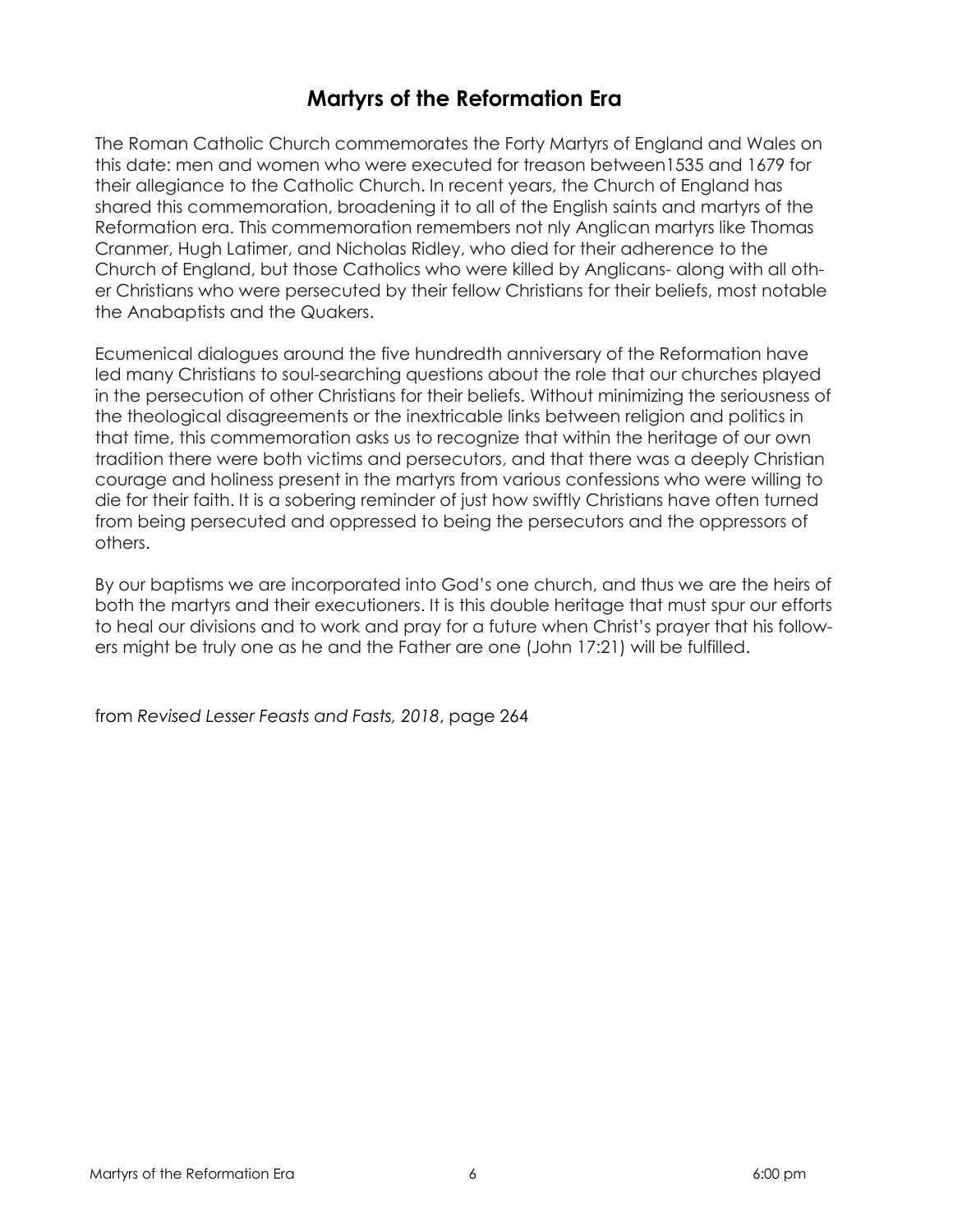# A HISTORY OF TRINITY EPISCOPAL CHURCH

Trinity Episcopal Church of Houston has existed as a house of worship and a center of its community for over a century. As such, it has adapted to the changing nature of the city, as Houston grew from a regional town of approximately 40,000 souls to a dynamic metropolitan giant, the fourth largest city in the United States. With a congregation that grew from a few founding members in the 1890s to several thousand parishioners at its peak, Trinity Church is an example of how spiritual people have contended with the challenges presented during a city's most crucial period of urban development.

Founded in 1893 as a mission of Christ Church, Houston's first Episcopal church, Trinity located southwest of downtown. After a quarter of a century of existence in wooden buildings, Trinity parish built its present imposing structure (1917 - 1921) in Houston's South End, at the corner of Main Street and Holman Avenue. That structure, designed by Ralph Adams Cram of Boston and William Ward Watkin of Houston became an architectural landmark constructed in the neo-Gothic style with Texas limestone and a 97 foot bell tower.

During the late 1910s and 1920s, Trinity entered an era of explosive growth, paralleling that of the city, and became an important center of the Episcopal faith. The congregation's many youth and adult activities were community events that attracted wide attention among the general populace. An integral part of its city, Trinity likewise maintained special relationships with Houstonians of other faiths. With a membership numbering 1,900 parishioners in 1930, Trinity emerged as the largest Episcopal parish in the Diocese of Texas and one of the largest in the nation.

After World War II, Houston's growth presented Trinity with perhaps its greatest challenge. As the city physically expanded into the new postwar suburbs, Trinity's membership began to decline. Rather than abandon its historic location, the congregation showed itself to be steadfast. Resurrecting itself from this period, Trinity reaffirmed its mission, this time as a beacon in the inner city where it has become a leading institution in the heart of Houston, determined to enhance the quality of urban life for everyone.

While our neighborhood has gone through many changes, the parish has remained steadfast, and actively ministers to a diverse congregation and to the poor in its midst. As the Midtown Houston neighborhood began redeveloping, starting in the early 2000s, Trinity Church has rededicated itself to its spiritual mission, and has become an active part of the Midtown area for music and other creative art expressions.